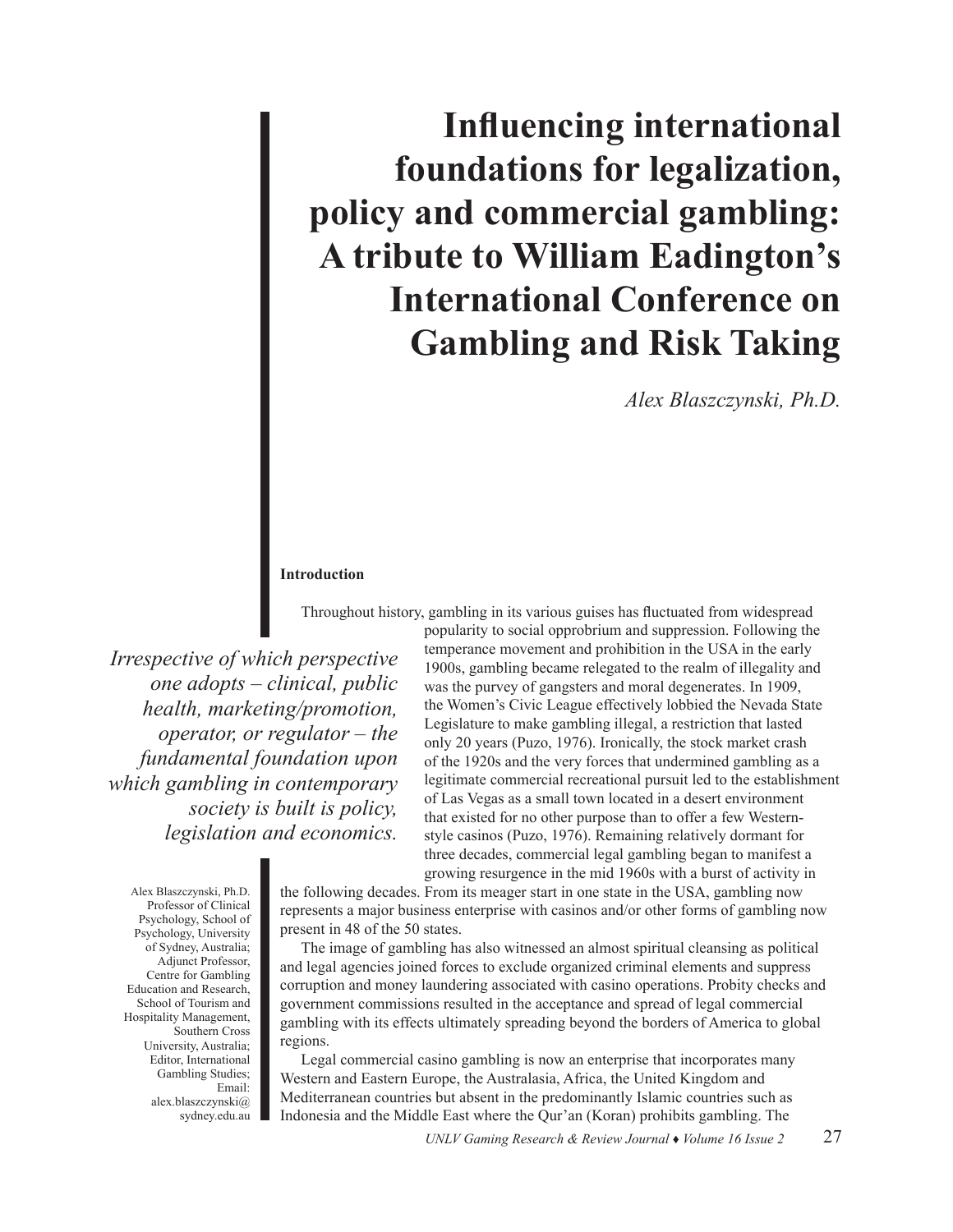distribution of gross gaming revenue across international jurisdictions reflects the status of gambling as an important economic enterprise for industry and governments. For example, the gross gaming revenue of Nevada is USD \$10.9 billion, a figure Macau surpassed in 2007. Macau reached USD\$33.6 billion in gross gaming revenue in 2011.

Singapore with just two casinos opening in 2010 has rapidly expanded with comparable levels of revenue achieved to date. Estimated projections suggest that global casino gaming revenue will achieve a compound annual rate of 9.5% to 2015 (Global Gaming Outlook, 2012). Affected by the global financial crisis, the rate for the USA is predicted to be 5% compared to the 18.3% for Asia over this period with Asia accounting for 43.5% and the USA for 40% of the total share of the market revenue (Global Gaming Outlook, 2012).

Emerging technologies has further contributed to the rise of commercial gambling with this form accounting for 8% of the global gambling market (GBGC, 2011). With expected growth to continue at 12% annually, global Internet gross gaming yield is predicted to exceed US\$43 billion by 2015 (GBGC, 2011).

Irrespective of which perspective one adopts – clinical, public health, marketing/promotion, operator, or regulator – the fundamental foundation upon which gambling in contemporary society is built is policy, legislation and economics. Policy determines the scope and forms of the various forms of gambling

*Bill had the vision to see that Bugsy Siegel's selection of Las Vegas as the site for his construction of a casino, and the spread of this form of activity to the boardwalks of Atlantic City would, in the climate of the 1980s, breach these geographical monopolized boundaries to encompass other States in addition to other countries.* 

that can be introduced into a jurisdiction, legislation sets the regulatory framework in which commercial gambling can be legitimately offered, and economics underpins the driving force behind supply and demand.

### **William R. Eadington: Influence and achievements**

Within the above context, William R. Eadington stands as an intellectual above all others. Bill has, for over forty years, made a substantive contribution to commercial gambling not only in respect to influencing legislation and economics, but also in placing gambling at the forefront of scientific inquiry, and in attracting, mentoring and stimulating many other researchers into the field.

From his first publication in 1973, Bill has set about systematically and comprehensively examining the economic characteristics, political environment and social effects of commercial gaming across international jurisdictions. It is with great insight that Bill began comparing the development and expansion of legalized casino gaming in the US, particularly comparing and contrasting the pioneering gaming States of Nevada and New Jersey. The motivation for embarking on such a comparison was the recognition that legalized casino gaming was emerging as a dominant force in the gambling industry, one that would transcend the borders of America to represent a global market reaping substantial economic benefit (and costs) to governments and industry operators. Bill had the vision to see that Bugsy Siegel's selection of Las Vegas as the site for his construction of a casino, and the spread of this form of activity to the boardwalks of Atlantic City would, in the climate of the 1980s, breach these geographical monopolized boundaries to encompass other States in addition to other countries. In this regard, Bill was more than correct.

In response to this prophesized and subsequently realized trend, Bill recognized the need to direct and advance the political debate on policies for and against the legalization and proliferation of casino gaming in the community. In so doing, the impact of Bill's career aspirations is evident in the extent to which he has shaped the economic and regulatory framework of casino gaming on the world scene. How has he achieved this? Bill has managed to influence the field through several means, specifically his scholarly writings, clarity in conference presentations, consultations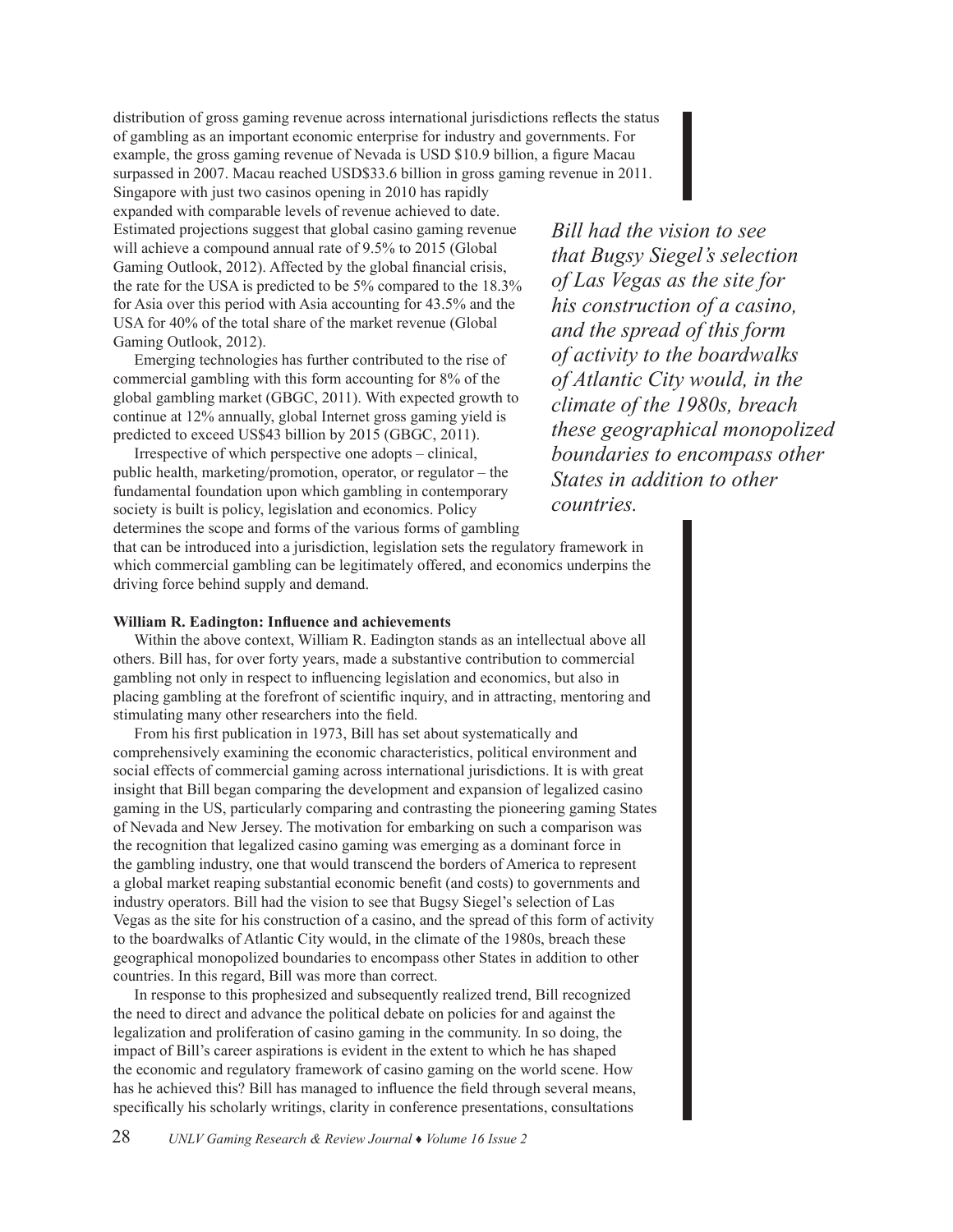*Influencing international foundations for legalization, policy and commercial gambling: A tribute to William Eadington's International Conference on Gambling and Risk Taking*

and organization of a world renowned and respected conference. Through such means, Bill has outlined the financial and economic factors that have evolved to mold legitimate sources of capital funding that have allowed the construction of the mega-casinos that now form the familiar landscape of Nevada and more recently, Singapore and Macau. Bill has examined the processes and importance of shifting the capitalization of casinos from their mafia-controlled early origins to legitimate commercial enterprises run on strict probity and regulatory requirements.

Market forces are rarely static and Bill's analysis of the effects that the recent global financial crisis has had on the American market and how increasing reliance on gaming taxation revenue by governments has significantly altered the face of gaming worldwide are insightful. As Bill notes, the offshoot of this reliance is the shift in focus evident within political circles where legislation has moved from one of regulatory restriction to the promotion of a sustainable long-term industry. Nowhere is the change in government focus more clearly articulated than in Bill's statement that, "*There was a collective belief that the harnessing of legal commercial gaming could fulfill many needs and solve a myriad of society's problems*" (Eadington, 2009).

Bill was cognizant of the evolutionary changes that were occurring within the gaming environment with the shift in attitudes from opposition on moral grounds to the growing acceptance that commercial gaming could be conducted with substantially high levels of integrity and consumer protection. He recognized the fact that private and government operators were invested with the task of introducing increasingly sophisticated forms of gambling and that this would result in tensions between pro- and anti-gambling sectors of the community. Accordingly and not surprisingly, Bill contributed to debates adding clarity and objectivity to questions and issues related to tax revenue generation, and regional economic revitalizations. To do this, he embarked on what can be best described as a more accurate and realistic assessment of, and implications for, gambling introduced to local and broader regional economies and on related social and political structures of communities (Eadington, 1988). He often remarked on the creation of employment opportunities, taxation revenue, enhanced tourism, and satisfaction of consumer demands as factors fostering the promotion of gambling.

From my own perspective, one of the most impressive and endearing qualities

*... one of the most impressive and endearing qualities that Bill has exhibited is his capacity to advance beyond the economics of gambling to incorporate social justice and the commercial tension between the profit motive and the protection of vulnerable community members.* 

that Bill has exhibited is his capacity to advance beyond the economics of gambling to incorporate social justice and the commercial tension between the profit motive and the protection of vulnerable community members. Bill fully understands the need for gaming operators to balance market expansion and the legitimacy of gambling as a recreational product with the negative consequences experienced by a minority of the general population, and a significant minority of the gambling public (Eadington, 1988). He strongly argued that it would not be until the industry effectively responded to and managed problem and pathological gambling behaviors among patrons that the blanket of acceptance and legitimacy would come to cover commercial gaming. In his 2002 book, *The Downside*, co-edited with Jeff Marotta and Judy Cornelius, Bill applied economic parlance in referring to the *negative externalities* that problem and pathological gambling exerted on the acceptance and legitimacy of gambling in general.

He identified the social costs of gambling as one of the major variables restricting the proliferation of gambling in various jurisdictions globally.

This argument continues to bear relevance in contemporary times where we continue to witness adversarial positions adopted by academics, and welfare and community groups who act to stultify cooperative research with claims of ethical conflicts of interest and bias. Pointing to the experience of tobacco, alcohol and pharmaceutical research, these groups argue that collaborative efforts are either extremely difficult or not possible.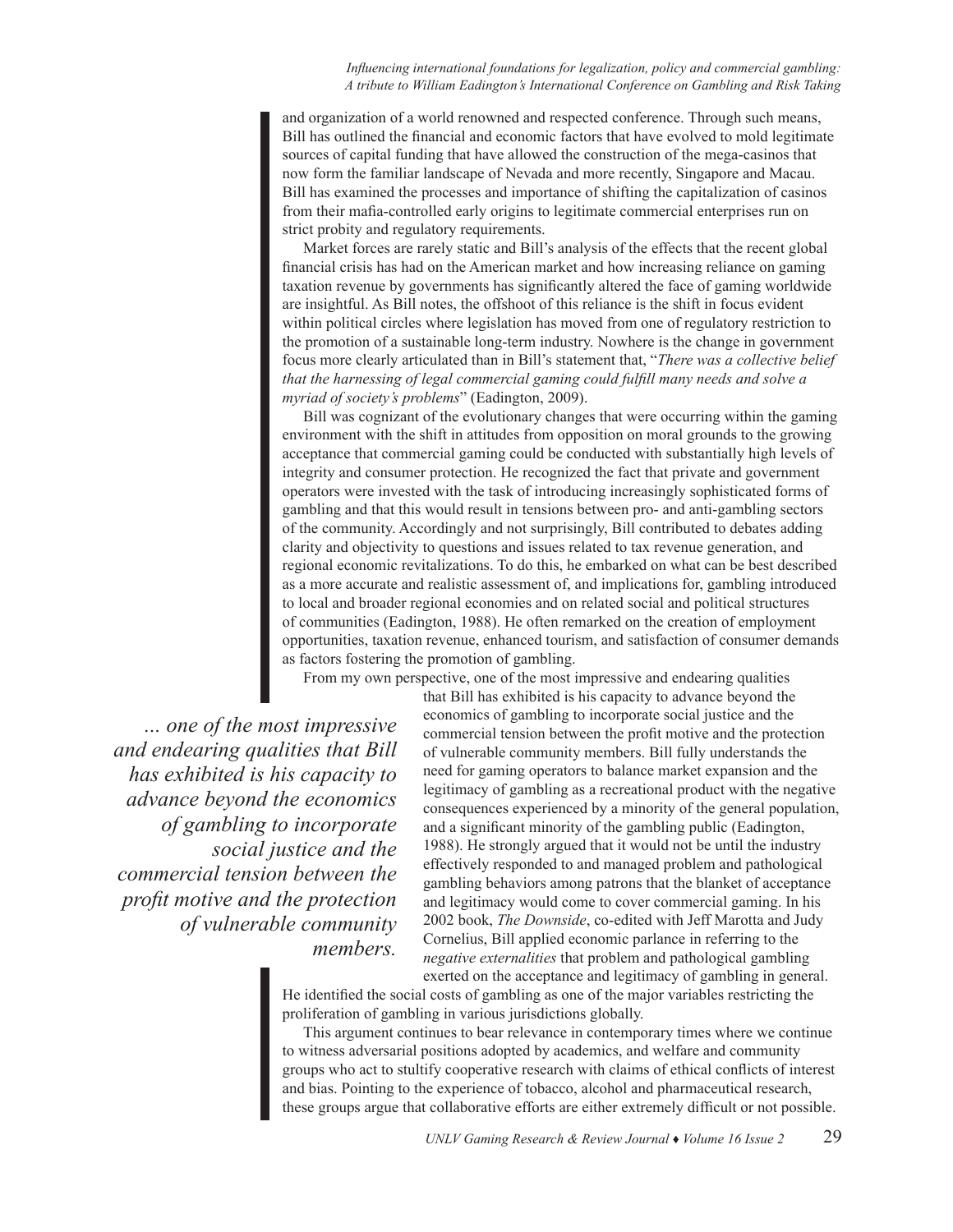Bill, however, displayed a more pragmatic and ethical perspective in his attempts to draw together researchers, regulators, industry operators and treatment providers together in conferences to share ideas and concepts and to engage in critical debate over controversial topics.

I am drawn to Bill's comments, expressed in his foreword to the 1982 Fifth Conference on Gambling and Risk Taking, where he clearly articulated the presence of tension between the diverse interest groups in gaming with industry operators perceiving various threats to their revenue base and autonomy through regulatory restrictions, and psychologists and psychiatrists tarnishing their image through the pathology of problem gambling. He noted that "*Such perceptions often have some basis in fact, but often there is quite a bit more common ground among such individuals than they individually might be aware of"* (Eadington, 1982, p. vii). Nevertheless, the tension continues although there does appear to be pockets of breakthrough in various areas with governments, industry and researchers demonstrating the ability to work in concerted and collaborative means to evaluate harm minimization strategies.

Not surprisingly, key stakeholders (to use such a cliché), that is, influential government and industry decision-makers who dictate policies and the direction of commercial enterprises internationally have consistently sought Bill's expertise and advice. This has included input regarding economic forecasting, feasibility of gaming products and devices, cost/benefit analyses and drafting of gaming legislation and regulation across virtually every international jurisdiction where gaming is legal. It is difficult in a brief manuscript to include a comprehensive description of the impact of Bill's scholarship and influence in informing and shaping policy decisions and economic development made in respect to casino gaming in America and elsewhere. He has provided substantive discourse on the effects of gaming on tourism, integrated resorts and their market structure and tax environments, the impact of tribal gaming among native Americans, competition and the evolution of game preferences and VIP contractual systems and junkets in Macau, and the role of capital ventures, rent-seeking and risk taking in the construction and development of the casino industry.

In tribute to Bill's contribution and achievements, I can only highlight the incredible breadth of his economic and market analyses and the extent to which he in many ways has made a significant mark on the casino gaming scene. I do not profess in any way to be able to detail which impacts can be directly attributed to Bill and which have been the indirect or subtle outcomes of his lifetime work. What I can state is that his reputation is as one, if not the leading, authority on casino gaming, policies and economic growth.

 But there is more. Not content with leading the field, Bill spread his knowledge by teaching and training others through the curricula and Executive Development Program for Senior Casino Management he developed for professionals. This fostered the capacity of others to take on the mantle of leadership in their respective organizations. The reputation and standing of Bill as a leader in the field can be easily empirically validated; in 2008, Bill was justifiably awarded the title of Doctor of Business Administration *Honoris Causa* from the University of Macau for his contributions to gambling research, and in 2011, he was inducted into the Gaming Hall of Fame with a Special Achievement Award for Gaming Education.

As an economist, Bill was nevertheless cognizant of the social and personal costs associated with excessive gambling. From the early days, he argued that, "*It is conceivable that in the near future some jurisdictions in the United States are going to want to legalize casinos but also to restrict the social impacts associated with the presence of casinos"* (Eadington, 1984). Consequently, he recognized the need to take into account the concepts of responsible gambling, arguing for the imperative to incorporate harm minimization initiatives into government policies and industry codes of conduct. But his concerns were not relegated to the domain of armchair philosophizing. He actively extended his academic and consultative roles by becoming a member of the National Council of Problem Gambling (1998 – 2012) and accepting the position of its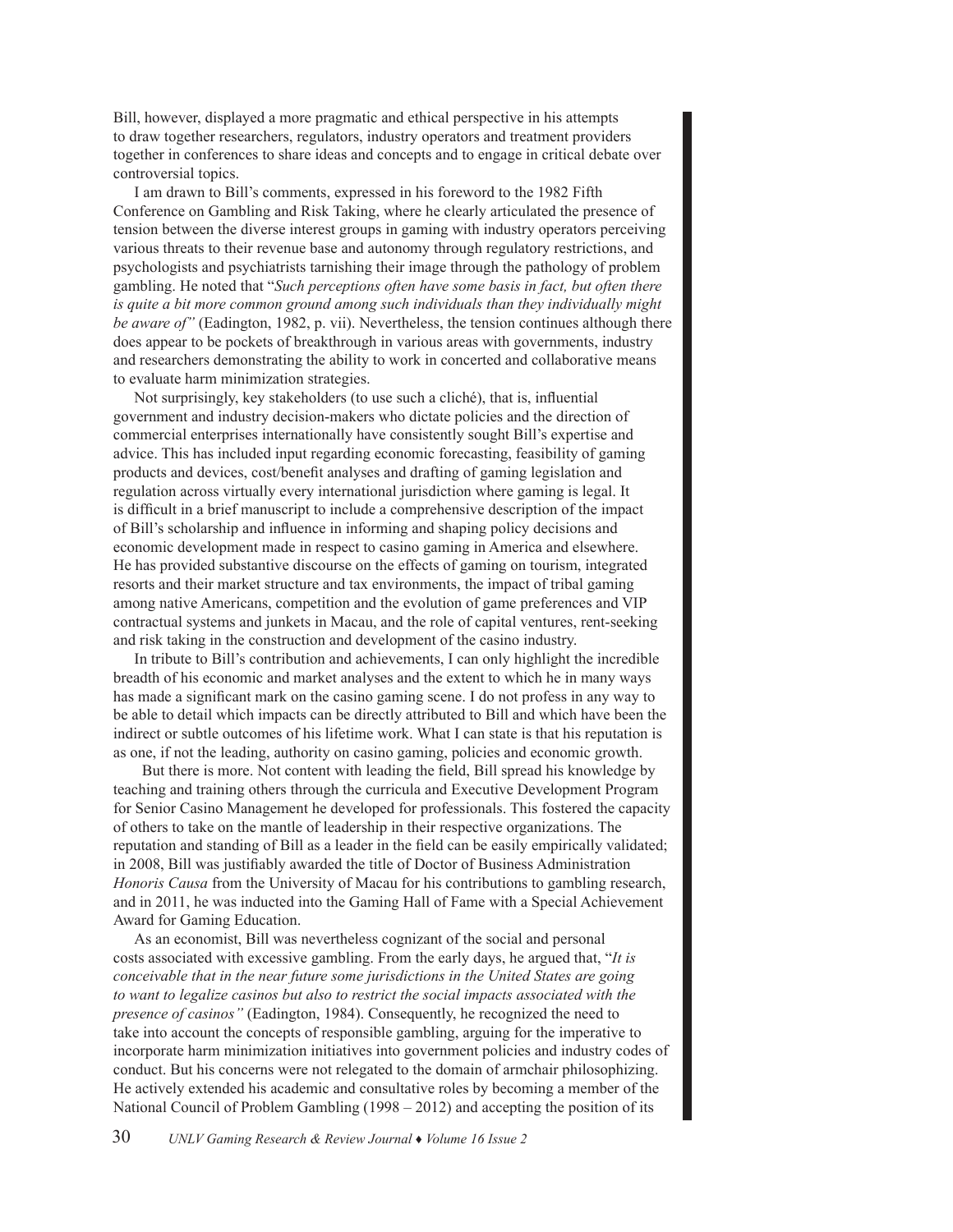*Influencing international foundations for legalization, policy and commercial gambling: A tribute to William Eadington's International Conference on Gambling and Risk Taking*

Presidency (2008-2009).

# **Conference: International Conference on Gambling and Risk Taking**

In collaboration with Judy Cornelius and others, Bill established and organized fourteen triennial International Conferences on Gambling and Risk Taking and published its proceedings through the Institute for the Study of Gambling and Commercial Gaming, University of Nevada, Reno. Commencing in 1974, and with the next one planned in 2013, this conference brought together prominent experts in all aspects of gambling research to interact and share their knowledge, understanding and skills. One cannot over-emphasize the central role and contribution that this conference made in coalescing disparate disciplines into a cohesive whole: sociology, psychology, psychiatry, economics, political science, history, decision making, neurosciences, and public health to name but a few. These conferences, eagerly looked forward to by students, early career academics, and seasoned researchers, formed the foundation for interpersonal interactions and multi-disciplinary collaborative research to emerge. There is no doubt, confirmed by personal feedback from colleagues, that Bill's conference stimulated research and set the basis for effective networking and consequent strong collaborative ventures and endearing friendships among researchers.

I can attest to this personally. While completing my doctoral dissertation in the early 1980s, I attended the first of a number of Bill's conferences. Apart from my exposure

*One cannot over-emphasize the central role and contribution that this conference made in coalescing disparate disciplines into a cohesive whole: sociology, psychology, psychiatry, economics, political science, history, decision making, neurosciences, and public health to name but a few. These conferences, eagerly looked forward to by students, early career academics, and seasoned researchers, formed the foundation for interpersonal interactions and multi-disciplinary collaborative research to emerge.* 

to a man of such impressive stature (physically as well as intellectually), I met many fellow researchers who remain close colleagues and friends. Bill's clarity and depth of ideas, capacity to communicate effectively, and charisma left a significant mark on my academic pursuits, and as a consequence, I have much to be grateful for having met him and having participated in his conferences where I gained a wealth of knowledge and innovative ideas.

In writing this tribute, I had cause to revisit the publications emanating from these conferences. A cursory perusal of the names of participants appearing in the pages of these conference proceedings simply shows the extent to which Bill was able to draw together a diverse group of growing experts to offer high quality papers that have, in the aggregate, set the contemporary gambling research and regulatory agenda. It is interesting to revisit the early days when the study of the psychology of gambling was at its embryonic stage and reflect on the then pioneers who continued their interests and activities to build international reputations as experts. Bill is right to be justifiably proud of the fact that his vision and efforts in organizing his conference had generated the spark of inquiry into many budding researchers, clinicians and regulators, not to mention industry operators. From the earlier pioneers such as Julian Taber, Robert Custer, John Rosecrance, Durand Jacobs, Jule Moravec, Patrick Munley, Gordon Moody, Michael Walker, I. Nelson Rose, Iain Brown, William Thompson, and William Cummings among many others were added the crop of those who flourished over the recent years;

Henry Lesieur, Jeff Derevensky, Robert Ladouceur, Jeff Marotta, Randy Stinchfield, Jan McMillan, Mark Griffiths, Rina Gupta, Lia Nower, and of course Bo Bernhard and many, many more. This list is biased to most of those I had met at Bill's conference and does not include many others who deserve mentioning.

Although many researchers and clinicians working in the field of gambling studies recognize the contributions of William Eadington and have been influenced either through his publications or by having attended one of his conferences, the majority would